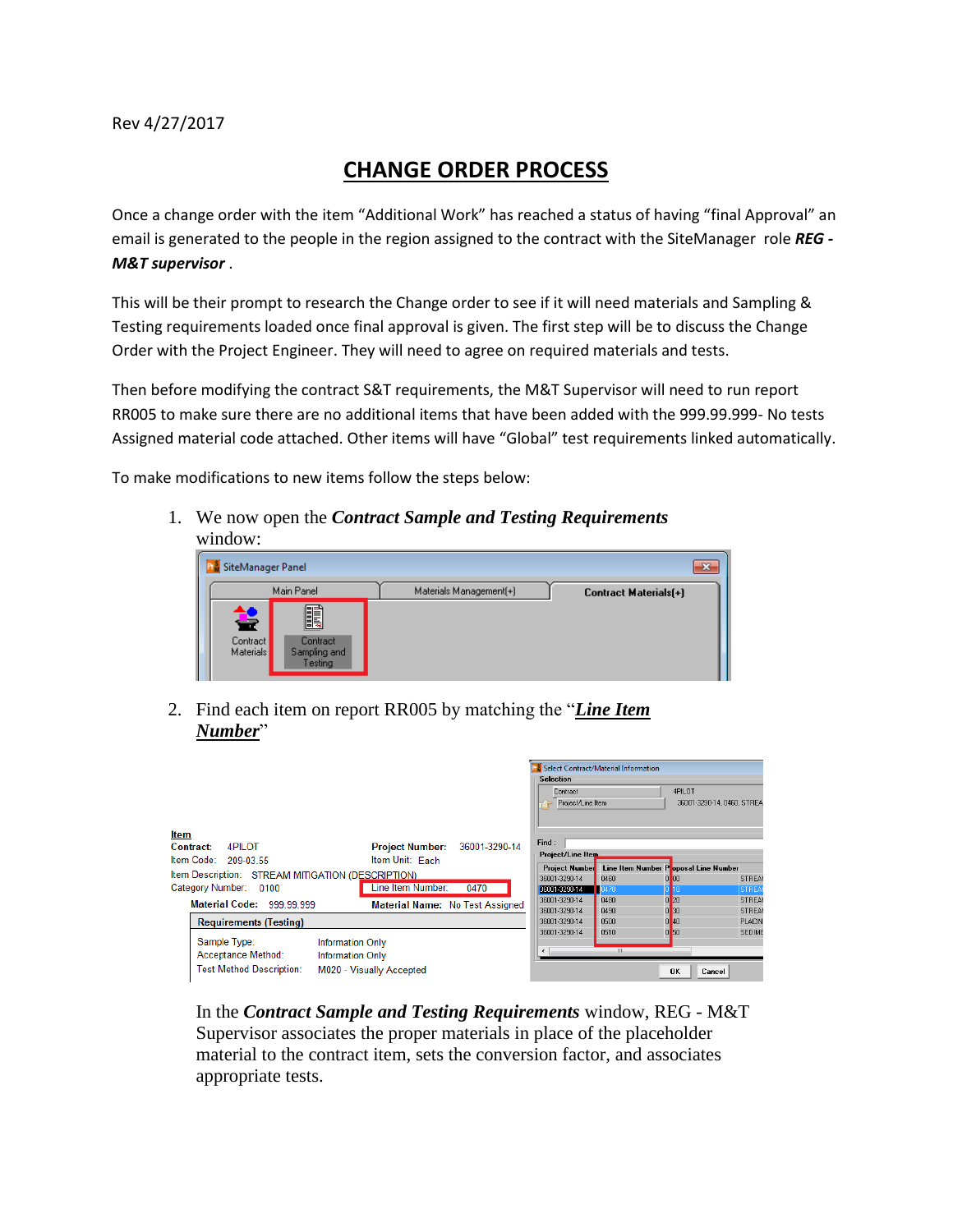3. REG - M&T Supervisor deletes the placeholder material, **999.99.999 – No Test Assigned** from the Contract Sample and Testing Requirements window.

|                                                        | 国内中立口声区划                                          |                  |                                    |                      |                            |   |
|--------------------------------------------------------|---------------------------------------------------|------------------|------------------------------------|----------------------|----------------------------|---|
|                                                        | <b>R</b> Contract Sample and Testing Requirements |                  |                                    |                      |                            |   |
| <b>Materials</b>                                       | Sample and Testing                                |                  |                                    |                      |                            |   |
| 4PILOT<br>Contract                                     | Project 36001-3290-14                             | Line Item Nbr    | 0350                               | <b>Bid Item Code</b> | 203-01.79                  |   |
| C.Y.<br><b>Item Unit</b>                               |                                                   |                  |                                    |                      |                            |   |
| Proposal Line Nbr: 0370                                |                                                   |                  |                                    |                      |                            |   |
|                                                        | Desc. 1: EXCAVATION/BACKFILL                      |                  |                                    |                      |                            |   |
| Desc. 2:                                               |                                                   |                  |                                    |                      |                            |   |
| <b>Supp Desc1</b>                                      |                                                   |                  |                                    |                      |                            |   |
| <b>Supp Desc2</b>                                      |                                                   |                  |                                    |                      |                            |   |
| <b>Material Code</b>                                   | <b>Material Full Name</b>                         |                  |                                    |                      | <b>Material Short Name</b> |   |
|                                                        |                                                   |                  | <b>Status</b>                      |                      |                            |   |
| 999.99.999                                             | No Test Assigned                                  |                  | A.                                 | No Test Assigned     |                            |   |
| Material Code: 999.99.999<br><b>Conversion Factor:</b> | 1,00000                                           | No Test Assigned | <b>Approved Source Required</b>    |                      |                            |   |
| <b>Material Quantity:</b>                              | 25,000                                            |                  | Material Unit: NO UNIT(S) SELECTED |                      |                            | ▼ |

- 4. Next the correct material(s) and test(s) need to be added to the item.
	- i. Click the "New" icon at the top of the window.
	- ii. Enter material code, conversion factor, and Special Instruction (special instruction is optional) and save. NOTE: use zero conversion factor if you do not want money withheld from the contractor if all tests are not performed.

| <b>Materials</b>                                | Sample and Testing                 | <b>P.</b> Contract Sample and Testing Requirements |                                 |                            |        |
|-------------------------------------------------|------------------------------------|----------------------------------------------------|---------------------------------|----------------------------|--------|
| 4PILOT<br>Contract                              | Project 36001-3290-14              | <b>Line Item Nbr</b>                               | 0350                            | Bid Item Code 203-01.79    |        |
| C.Y.<br><b>Item Unit</b>                        |                                    |                                                    |                                 |                            |        |
| Proposal Line Nbr: 0370                         |                                    |                                                    |                                 |                            |        |
|                                                 | Desc. 1: EXCAVATION/BACKFILL       |                                                    |                                 |                            |        |
| Desc. 2:                                        |                                    |                                                    |                                 |                            |        |
| Supp Desc1                                      |                                    |                                                    |                                 |                            |        |
| Supp Desc2                                      |                                    |                                                    |                                 |                            |        |
|                                                 |                                    |                                                    |                                 |                            |        |
|                                                 | <b>Material Full Name</b>          |                                                    | <b>Status</b>                   | <b>Material Short Name</b> |        |
| <b>Material Code</b><br>205.04.001              | Embankment Material (Unclassified) |                                                    |                                 | Unclass Embankment         |        |
| Material Code: 205.04.001                       |                                    | Embankment Material (Unclassified)                 |                                 |                            |        |
| <b>Conversion Factor:</b><br>Material Quantity: | 1.00000                            | Material Unit: Cubic Yard                          | <b>Approved Source Required</b> |                            | ۰<br>Ξ |